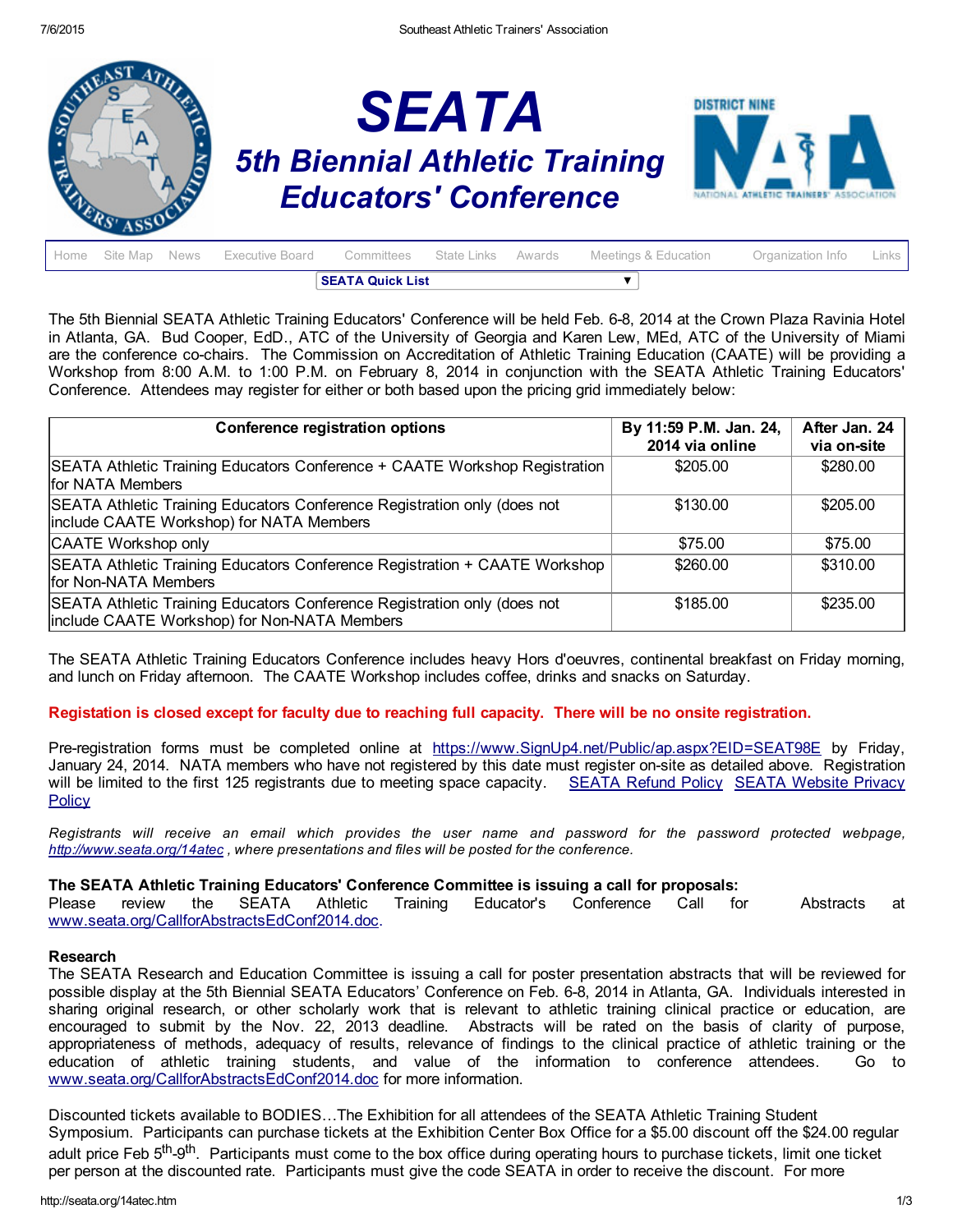information on the exhibit go to [bodiestheexhibition.com.](http://bodiestheexhibition.com/)

## Accommodations

The Crown Plaza [Ravinia](https://resweb.passkey.com/go/70ff9848) is the host hotel. Room rates are \$120.00 single / double / triple / quadruple occupancy. Rooms must be reserved by Jan 18, 2014 to ensure this room rate. Make your reservations online at [Connections](https://resweb.passkey.com/go/70ff9848) or for more information call Connections at (404) 842-0000 or 1-800-262-9974 or Fax (404) 601-7441. Hotels subject to 72 cancellation policy.

# [Transportation](http://seata.org/07atss/MARTAtoCrownePlazafromAirport.doc) Information

- Taking Marta From Airport To Crowne Plaza Ravinia
- MARTA Shuttle
- Hotel Shuttle
- Driving Instructions from Major Arteries

## Exhibitors and Corporate Partners

If you are interested in exhibiting or if you know of an interested exhibitor or would like to refer someone to SEATA for Corporate Partnership, please see our SEATA [Corporate](http://seata.org/cpp.htm) Partner Plan.

The 29th Annual SEATA Athletic Training Student [Symposium](http://www.seata.org/14atss.htm) on Feb. 6-8, 2014 and the 6th Annual [SEATA/NATA](http://www.seata.org/14qb.htm) Foundation Quiz Bowl on Feb. 7, 2014 will also be held at the same location as the 5th Biennial SEATA Athletic Training Educators' Conference and CAATE Workshop.

Conference Planning Committee: Karen Lew, MEd, ATC, and Bud Cooper, EdD., ATC

| <b>Tentative Agenda</b><br>Conference Planning Committee: Karen Lew & Bud Cooper |                                                                                                     |                                                                                                     |  |  |  |
|----------------------------------------------------------------------------------|-----------------------------------------------------------------------------------------------------|-----------------------------------------------------------------------------------------------------|--|--|--|
| <b>Tentative Schedule</b><br>Thursday, February 6                                |                                                                                                     |                                                                                                     |  |  |  |
| <b>Evening Sessions</b>                                                          |                                                                                                     |                                                                                                     |  |  |  |
| $5:00 - 5:15$ PM                                                                 | <b>Opening Comments</b>                                                                             | Bud Cooper, EdD., ATC, CSCS                                                                         |  |  |  |
| 5:15 - 6:15 PM                                                                   | Future Directions in Athletic Training Education                                                    | Sara Brown, MS, ATC                                                                                 |  |  |  |
| 6:15 - 7:15 PM                                                                   | Clinical Reasoning Processes and Clinical Education<br>within Athletic Training Education           | Bart Anderson, MS, ATC, LAT                                                                         |  |  |  |
| $7:15 - 8:15 \text{ PM}$                                                         | <b>Teaching Cultural Competence Effectively</b>                                                     | Kysha Harriell, PhD, ATC, LAT                                                                       |  |  |  |
| 8:00 - 9:00 PM                                                                   | <b>Poster Presentations and Social</b>                                                              |                                                                                                     |  |  |  |
| <b>Tentative Schedule</b><br>Friday, February 7                                  | <b>Topic</b>                                                                                        |                                                                                                     |  |  |  |
| <b>Morning Sessions</b>                                                          |                                                                                                     |                                                                                                     |  |  |  |
| 7:45 - 8:00 AM                                                                   | <b>Opening Comments</b>                                                                             | Committee                                                                                           |  |  |  |
| $8:00 - 9:00$ AM                                                                 | Patient Centered Outcomes - A New Paradigm in<br>Education                                          | Gary Wilkerson, PhD, ATC, LAT                                                                       |  |  |  |
| $9:00 - 10:00$ AM                                                                | Implementing the 5th Edition Athletic Training Education<br>Competencies: Assessments and Outcomes  | Amanda Benson, PhD, ATC, LAT                                                                        |  |  |  |
| 10:00 - 10:45 AM                                                                 | Performance Enhancing Agents: What Everyone Should<br>Do To Stay Ahead of the Curve                 | Bud Cooper, EdD., ATC<br>Jennifer Ketterly, RD                                                      |  |  |  |
| 11:00 -12:00 PM                                                                  | Creating Meaningful Assignments and including<br>Research in the Undergraduate Curriculum using EBM | Tom Buckley, PhD, ATC                                                                               |  |  |  |
| <b>Afternoon Sessions</b>                                                        |                                                                                                     |                                                                                                     |  |  |  |
| 12:00 - 1:15 PM                                                                  | Lunch - Keynote Address<br>Assuring and Enhancing Quality Education in Athletic<br>Training         | Mark Laursen, MS, ATC                                                                               |  |  |  |
| 1:30 - 2:30 PM                                                                   | Inter-Professional Collaborative Education: Value and<br><b>Best Practice</b>                       | Elizabeth Swann, PhD, ATC, LAT<br>Kristen Schellhase, EdD, ATC, LAT<br>Mandy Jarriel, PhD, ATC, LAT |  |  |  |
| $2:30 - 3:15$ PM                                                                 | Social Media and the AT Educator                                                                    | Kelley Henderson, MEd., ATC, LAT                                                                    |  |  |  |
| 3:30 - 4:45 PM                                                                   | Adding Realism to Practical Situations: The Use of<br>Moulage Techniques in Athletic Training       | Shawn Felton, EdD, ATC, LAT<br>Hugh Harling, EdD, LAT, ATC                                          |  |  |  |
| $4:45 - 6:00$                                                                    | Update and Discussion on the Appropriate Professional                                               | Russ Richardson, EdD, ATC, LAT                                                                      |  |  |  |